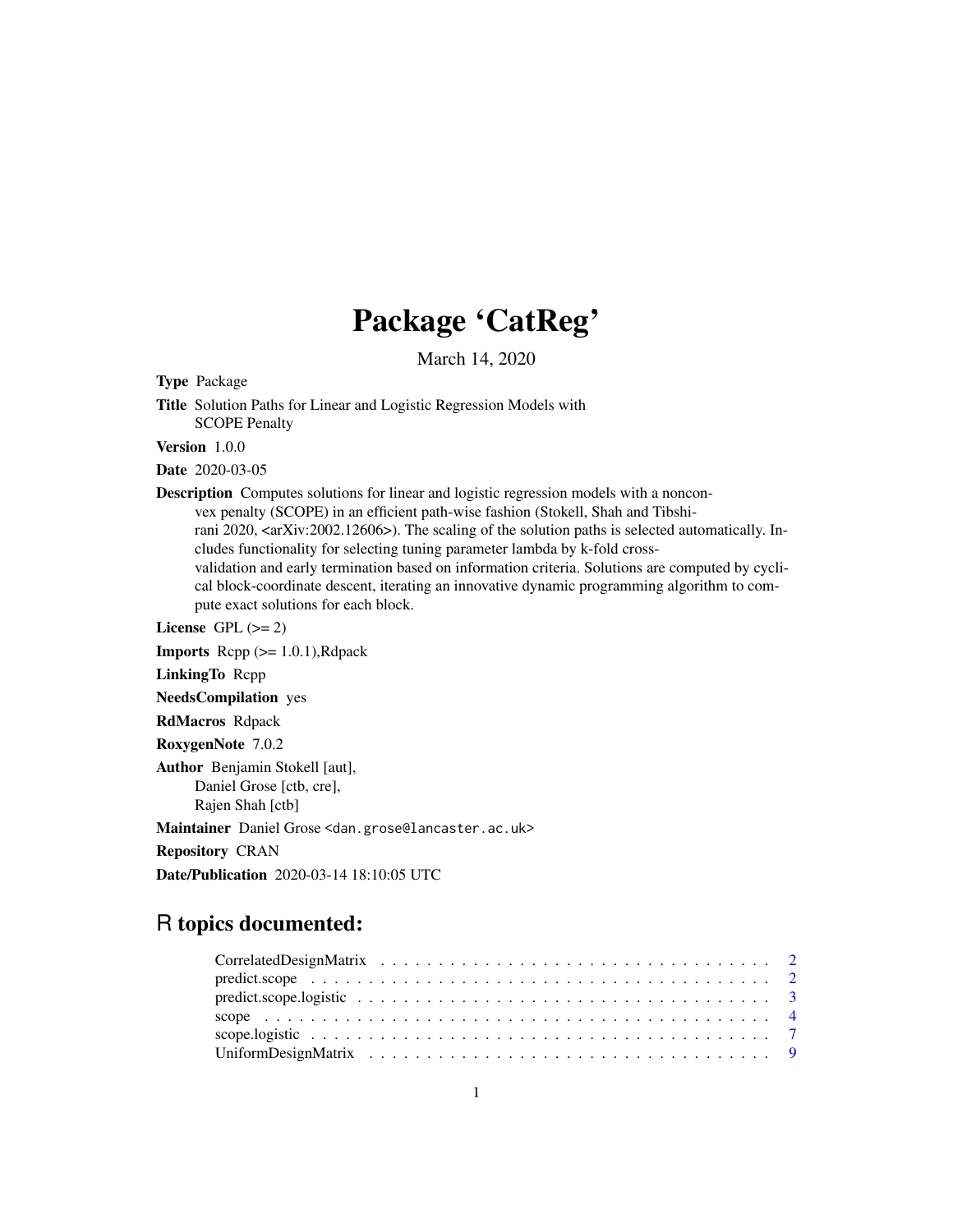#### <span id="page-1-0"></span>**Index** [11](#page-10-0)

```
CorrelatedDesignMatrix
```
*Create a design matrix of categorical variables with correlated columns.*

#### Description

Function for use in simulations. Created design matrix of categorical variables with correlated columns

#### Usage

```
CorrelatedDesignMatrix(n, cov_mat, c)
```
#### Arguments

| n       | Number of observations                                                                                                                                                        |
|---------|-------------------------------------------------------------------------------------------------------------------------------------------------------------------------------|
| cov_mat | $p \times p$ covariance matrix. Controls correlations of pairs of marginally U[0,1] ran-<br>dom variables that are subsequently binned to assign categories for each variable |
| C.      | Number of categories within each variable                                                                                                                                     |

#### Value

A data frame of categorical (factor) variables.

#### Examples

```
# Generate matrix of marginal U[0,1] variables, 0.5 pairwise correlation, that are
# discretised into factor variables
cov_mat = 0.5 * diag(10) + 0.5 * matrix(1, 10, 10)x = CorrelatedDesignMatrix(100, cov_mat, 8)
```
predict.scope *Computes SCOPE predictions*

#### Description

Computes SCOPE predictions on new data.

#### Usage

```
## S3 method for class 'scope'
predict(object, newdata, interceptxlinear = FALSE, ...)
```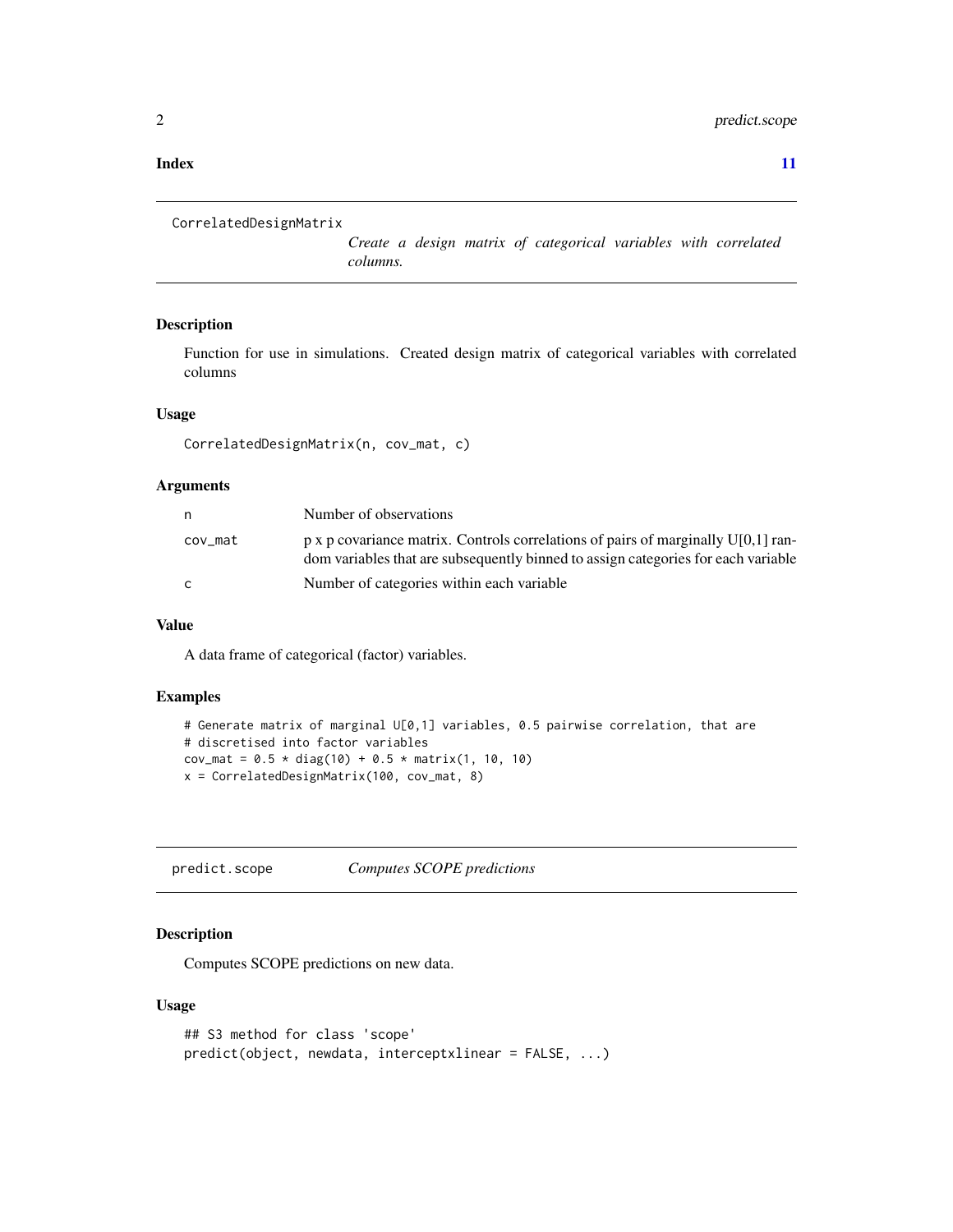#### <span id="page-2-0"></span>Arguments

| object           | SCOPE model as outputted by scope. Must have simply the best = TRUE                                                                                                           |  |
|------------------|-------------------------------------------------------------------------------------------------------------------------------------------------------------------------------|--|
| newdata          | New covariates on which to make predictions. Must be of the same form as the<br>model was trained on                                                                          |  |
| interceptxlinear |                                                                                                                                                                               |  |
|                  | If intercept is to be included in the model and is not in the column span of the<br>continuous variables in x, set to FALSE (default). Must match format of training<br>data. |  |
| $\ddots$         | Additional arguments to pass to other predict methods                                                                                                                         |  |

#### Value

Returns n-length vector of predictions

#### See Also

[scope](#page-3-1)

predict.scope.logistic

*Computes SCOPE logistic predictions*

#### Description

Computes SCOPE logistic predictions on new data

#### Usage

```
## S3 method for class 'scope.logistic'
predict(object, newdata, probs = TRUE, interceptxlinear = FALSE, ...)
```
#### Arguments

| object           | SCOPE model as outputted by scope.logistic. Must have simply the best $=$<br><b>TRUE</b>                                                                                      |  |
|------------------|-------------------------------------------------------------------------------------------------------------------------------------------------------------------------------|--|
| newdata          | New covariates on which to make predictions. Must be of the same form as the<br>model was trained on                                                                          |  |
| probs            | If TRUE returns probabilities, if FALSE returns binary predictions                                                                                                            |  |
| interceptxlinear |                                                                                                                                                                               |  |
|                  | If intercept is to be included in the model and is not in the column span of the<br>continuous variables in x, set to FALSE (default). Must match format of training<br>data. |  |
|                  | Additional arguments to pass to other predict methods                                                                                                                         |  |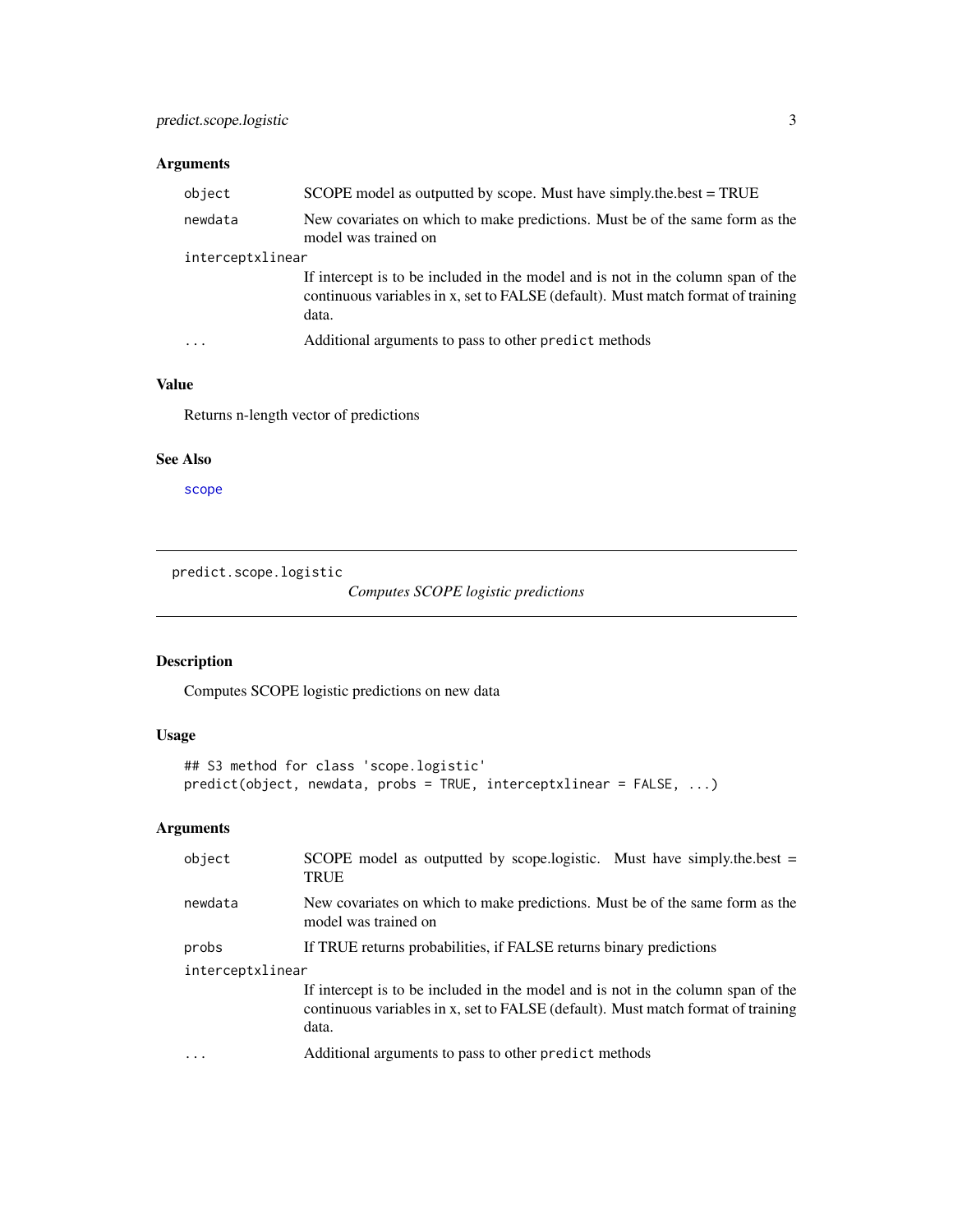#### <span id="page-3-0"></span>Value

Returns n-length vector of predictions

#### See Also

[scope.logistic](#page-6-1)

<span id="page-3-1"></span>scope *Compute solution for SCOPE linear models.*

#### Description

Computes solution for SCOPE linear models. Performs K-fold cross-validation for regularisation parameter lambda and can incorporate both linear and categorical (including logical) variables. See Stokell, Shah and Tibshirani (2020).

#### Usage

```
scope(
  x,
  y,
  gamma = 8,
  sd = NULL,AIC = TRUE,mBICconstant = 25,
  default.lambdaseq = TRUE,
  default.length = 100,
  lambda.min.ratio = <math>0.01</math>,lambdaseq = NULL,
  TerminateEpsilon = 1e-07,
  interceptxlinear = FALSE,
 max.iter = 1000,BICearlystop = TRUE,
 BICterminate = 20,
  silent = TRUE,
 K = 5,
  return.full.beta = FALSE,
  simply.cross.validated = FALSE,
  grid.safe = 10,
 blockorder = NULL,
  FoldAssignment = NULL
)
```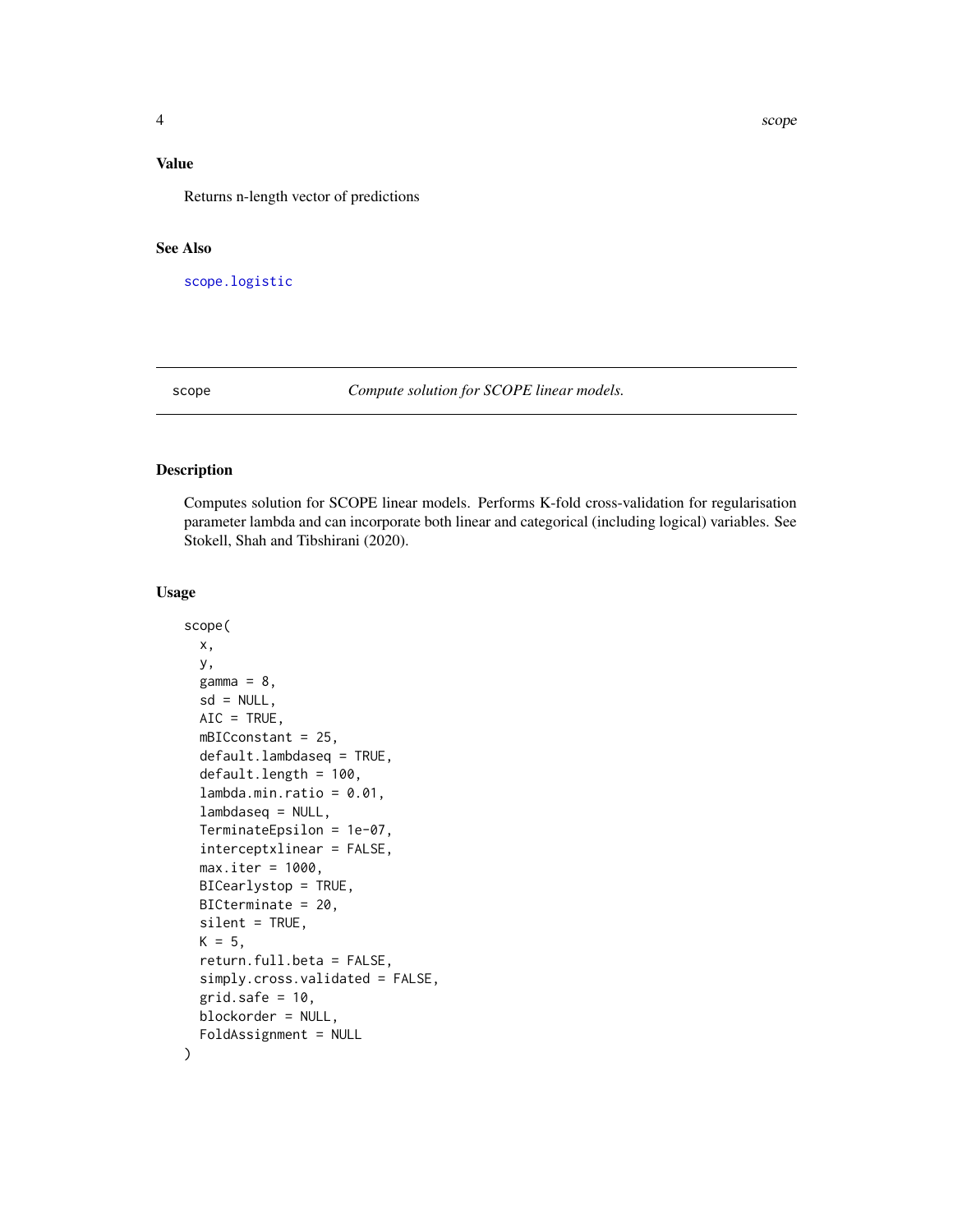#### $\mathsf{scope}$  5

#### Arguments

| Concavity parameter in MCP; see Zhang (2010) Nearly unbiased estimation            |
|------------------------------------------------------------------------------------|
| Standard deviation of noise used for calibration of parameter lambda. This is      |
| Controls whether information criterion for early stopping is AIC (=TRUE) or        |
|                                                                                    |
|                                                                                    |
| If using automatically generated sequence of lambda values set to TRUE. Do         |
|                                                                                    |
|                                                                                    |
| If default.lambdaseq = FALSE then add path of lambda values here                   |
| Epsilon for convergence criterion, is multiplied by null deviance to get terminate |
|                                                                                    |
| If intercept is to be included in the model and is not in the column span of the   |
|                                                                                    |
|                                                                                    |
| If information criterion is to be used to stop computation early, set to TRUE      |
| Specifies how many values of lambda to be computed after the minimum value         |
| If FALSE then progress updates will be printed as solutions are computed. Use-     |
| Number of folds in cross-validation. If $K = 1$ , no cross-validation is performed |
|                                                                                    |
| If TRUE then beta.full will be returned, else just the cross-validation optimal    |
| If TRUE then cross-validation scores for each value of lambda will be returned,    |
|                                                                                    |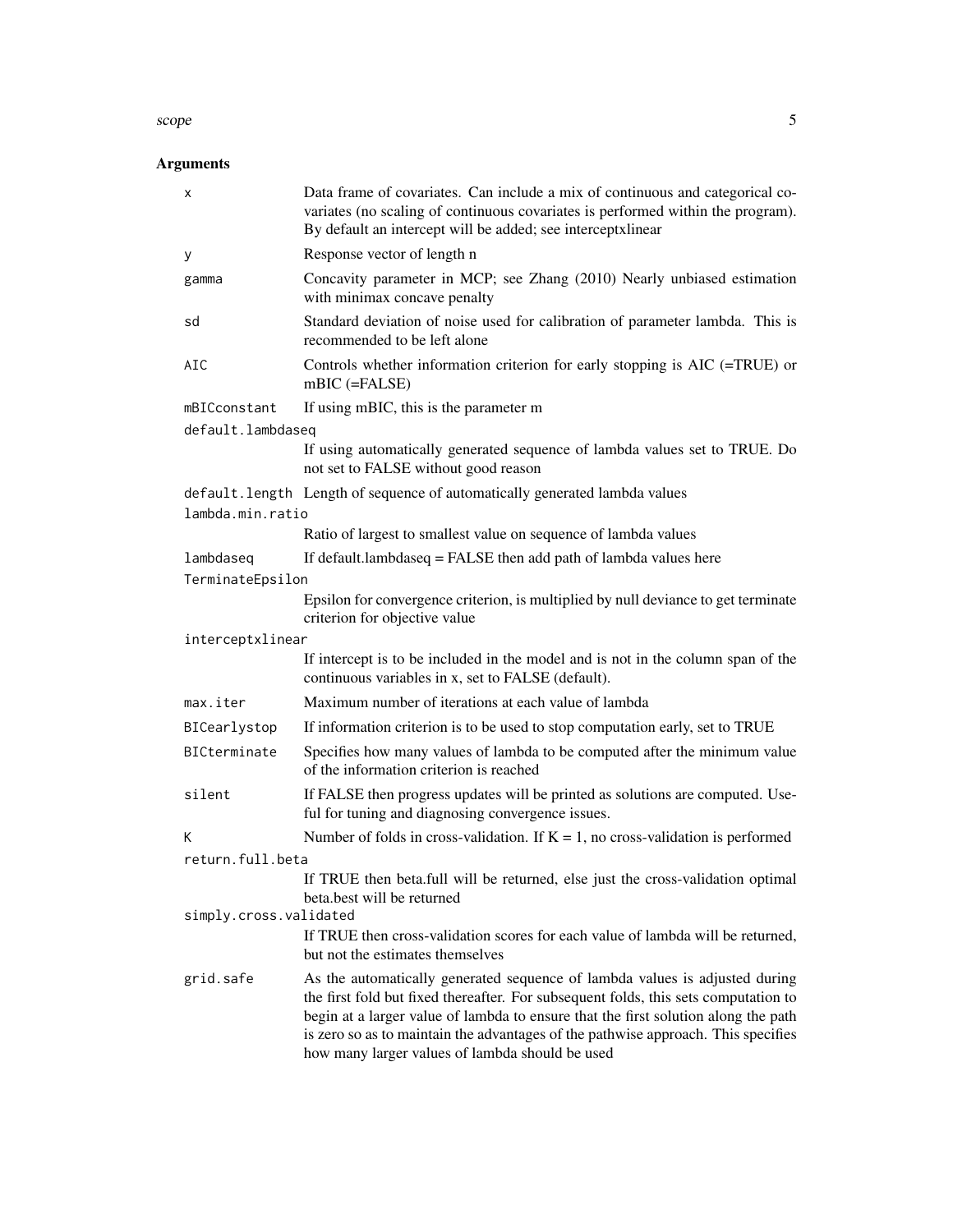| blockorder | By default the order in block coordinate descent is randomly sampled. Alterna-<br>tively a permutation vector can be included here                     |
|------------|--------------------------------------------------------------------------------------------------------------------------------------------------------|
|            | FoldAssignment By default the assignments for cross-validation are randomly sampled automat-<br>ically. Alternatively assignments can be included here |

#### Value

A list of objects. Some may not be returned depending on value of arguments K, simply.cross.validated, return.full.beta.

- lambdaseq A matrix of the values of lambda used to compute the solution path. Columns correspond to different points on the path, rows correspond to the categorical variables. Lambda is scaled depending on the number of categories present in the data.
- cverrors Provided  $K > 1$  then the cross-validation error for each point on the grid will be returned
- beta.full Contains full solution path. If  $K > 1$  then will only be returned if simply.cross.validated  $=$  FALSE and return.full.beta  $=$  TRUE. First object  $[[1]]$  is coefficients of continuous variables, [[ 2 ]] is a list of coefficients for categorical variables
- beta.best Contains solution at CV-optimal point. Requires  $K > 1$  to be returned. This must not be NULL in order to use predict.scope. First object [[ 1 ]] is coefficients of continuous variables, [[ 2 ]] is a list of coefficients for categorical variables
- fold.assign Contains fold assignments for cross-validation

#### References

Stokell BG, Shah RD, Tibshirani RJ (2020). "Modelling High-Dimensional Categorical Data Using Nonconvex Fusion Penalties." 2002.12606.

#### **Examples**

```
set.seed(1)
x = UniformDesignMatrix(100, 5, 8)
y = (x[-, 1] == "A1") + (x[-, 1] == "B1") +(x[-, 1] == "C1") + (x[-, 1] == "D1") +(x[-, 2] == "A2") + (x[-, 2] == "B2") +(x[ ,2 ] == "C2") + (x[ ,2 ] == "D2") + rnorm(100)scope\_mod = scope(x, y)x_new = UniformDesignMatrix (10, 5, 8)
predict(scope_mod, x_new)
```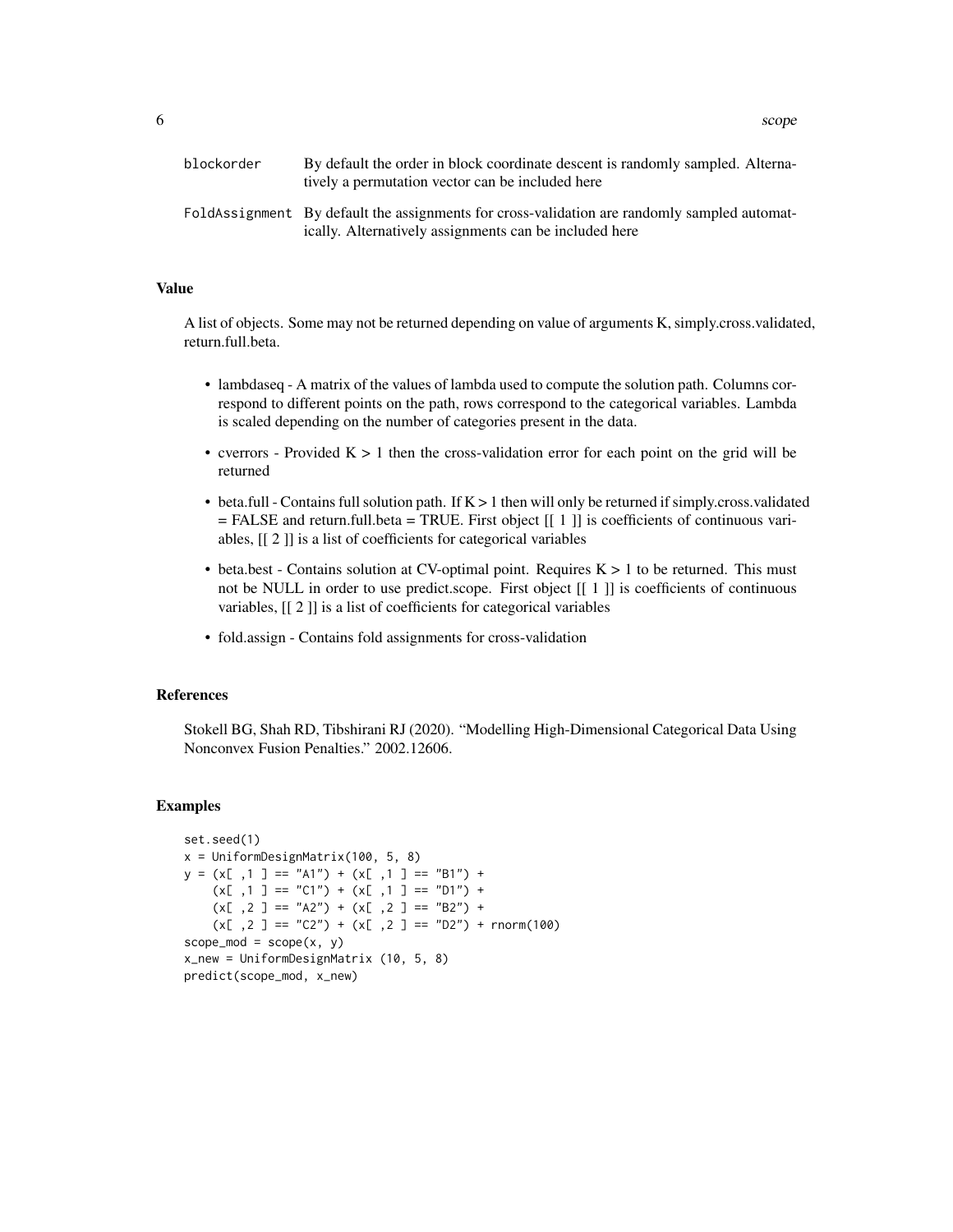<span id="page-6-1"></span><span id="page-6-0"></span>

#### Description

Computes solution for SCOPE logistic models, computing along a path and iterating local quadratic approximations at each point. Performs K-fold cross-validation for regularisation parameter lambda and can incorporate both linear and categorical (including logical) variables. This function uses a Proximal Newton algorithm and is not guaranteed to converge. It is recommended for developer use only. See Stokell, Shah and Tibshirani (2020).

#### Usage

```
scope.logistic(
  x,
 y,
  gamma = 100,
  sd = NULL,AIC = TRUE,mBICconstant = 5,
  default.lambdaseq = TRUE,
  default.length = 160,
  lambda.min.ratio = <math>0.005</math>,lambdaseq = NULL,
  TerminateEpsilon = 1e-07,
  interceptxlinear = FALSE,
 max.iter = 1000,max.out.iter = 1000,BICearlystop = TRUE,
 BICterminate = 25,
  silent = TRUE,
 K = 5,
  return.full.beta = FALSE,
  simply.cross.validated = FALSE,
  grid.safe = 10,
 blockorder = NULL,
  FoldAssignment = NULL,
  zero.penalty = FALSE
```

```
\mathcal{E}
```
#### **Arguments**

| $\mathsf{x}$ | Data frame of covariates. Can include a mix of continuous and categorical co-   |
|--------------|---------------------------------------------------------------------------------|
|              | variates (no scaling of continuous covariates is performed within the program). |
|              | By default an intercept will be added; see intercept solid and intervalsed.     |
| v            | Response vector of length n                                                     |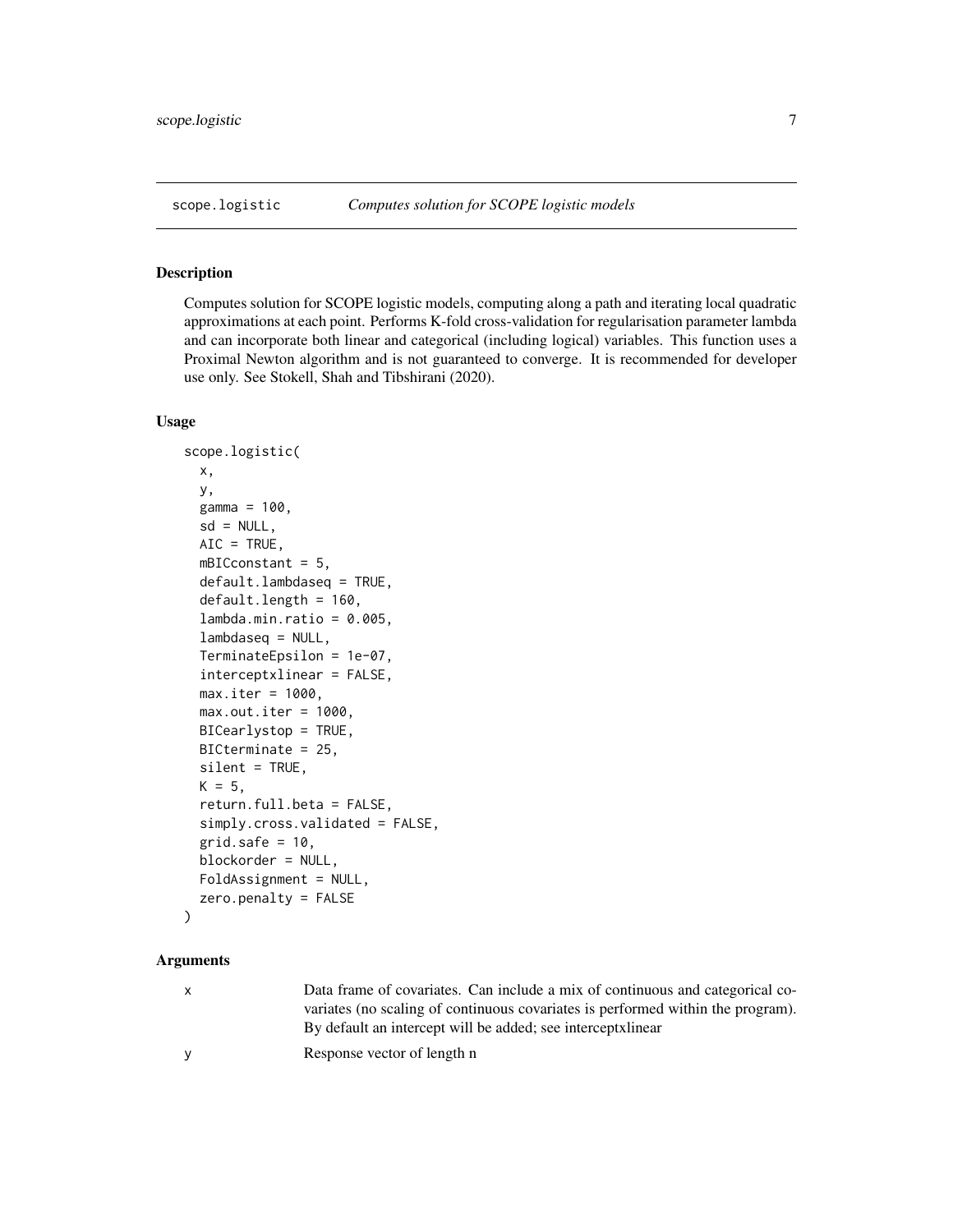| gamma                  | Concavity parameter in MCP; see Zhang (2010) Nearly unbiased estimation<br>with minimax concave penalty                                                                                                                                                                                                                                                                                          |  |
|------------------------|--------------------------------------------------------------------------------------------------------------------------------------------------------------------------------------------------------------------------------------------------------------------------------------------------------------------------------------------------------------------------------------------------|--|
| sd                     | Standard deviation of noise used for calibration of parameter lambda. This is<br>recommended to be left alone                                                                                                                                                                                                                                                                                    |  |
| AIC                    | Controls whether information criterion for early stopping is $AIC$ (=TRUE) or<br>$mBIC$ (=FALSE)                                                                                                                                                                                                                                                                                                 |  |
| mBICconstant           | If using mBIC, this is the parameter m                                                                                                                                                                                                                                                                                                                                                           |  |
| default.lambdaseq      |                                                                                                                                                                                                                                                                                                                                                                                                  |  |
|                        | If using automatically generated sequence of lambda values set to TRUE. Do<br>not set to FALSE without good reason                                                                                                                                                                                                                                                                               |  |
|                        | default.length Length of sequence of automatically generated lambda values                                                                                                                                                                                                                                                                                                                       |  |
| lambda.min.ratio       |                                                                                                                                                                                                                                                                                                                                                                                                  |  |
|                        | Ratio of largest to smallest value on sequence of lambda values                                                                                                                                                                                                                                                                                                                                  |  |
| lambdaseq              | If default.lambdaseq = FALSE then add path of lambda values here                                                                                                                                                                                                                                                                                                                                 |  |
| TerminateEpsilon       |                                                                                                                                                                                                                                                                                                                                                                                                  |  |
|                        | Epsilon for convergence criterion, is multiplied by null deviance to get terminate<br>criterion for objective value                                                                                                                                                                                                                                                                              |  |
| interceptxlinear       |                                                                                                                                                                                                                                                                                                                                                                                                  |  |
|                        | If intercept is to be included in the model and is not in the column span of the<br>continuous variables in x, set to FALSE (default).                                                                                                                                                                                                                                                           |  |
| max.iter               | Maximum number of iterations at each local quadratic approximation                                                                                                                                                                                                                                                                                                                               |  |
| max.out.iter           | Maximum number of local quadratic approximations at each value of lambda                                                                                                                                                                                                                                                                                                                         |  |
| BICearlystop           | If information criterion is to be used to stop computation early, set to TRUE                                                                                                                                                                                                                                                                                                                    |  |
| BICterminate           | Specifies how many values of lambda to be computed after the minimum value<br>of the information criterion is reached                                                                                                                                                                                                                                                                            |  |
| silent                 | If FALSE then progress updates will be printed as solutions are computed                                                                                                                                                                                                                                                                                                                         |  |
| K                      | Number of folds in cross-validation. If $K = 1$ , no cross-validation is performed                                                                                                                                                                                                                                                                                                               |  |
| return.full.beta       |                                                                                                                                                                                                                                                                                                                                                                                                  |  |
|                        | If TRUE then beta.full will be returned, else just the cross-validation optimal<br>beta.best will be returned                                                                                                                                                                                                                                                                                    |  |
| simply.cross.validated | If TRUE then cross-validation scores for each value of lambda will be returned,<br>but not the estimates themselves                                                                                                                                                                                                                                                                              |  |
| grid.safe              | As the automatically generated sequence of lambda values is adjusted during<br>the first fold but fixed thereafter. For subsequent folds, this sets computation to<br>begin at a larger value of lambda to ensure that the first solution along the path<br>is zero so as to maintain the advantages of the pathwise approach. This specifies<br>how many larger values of lambda should be used |  |
| blockorder             | By default the order in block coordinate descent is randomly sampled. Alterna-<br>tively a permutation vector can be included here                                                                                                                                                                                                                                                               |  |
| FoldAssignment         | By default the assignments for cross-validation are randomly sampled automat-<br>ically. Alternatively assignments can be included here                                                                                                                                                                                                                                                          |  |
| zero.penalty           | Fits logistic regression model with zero penalty. Primarily used for debugging,<br>do not set to TRUE                                                                                                                                                                                                                                                                                            |  |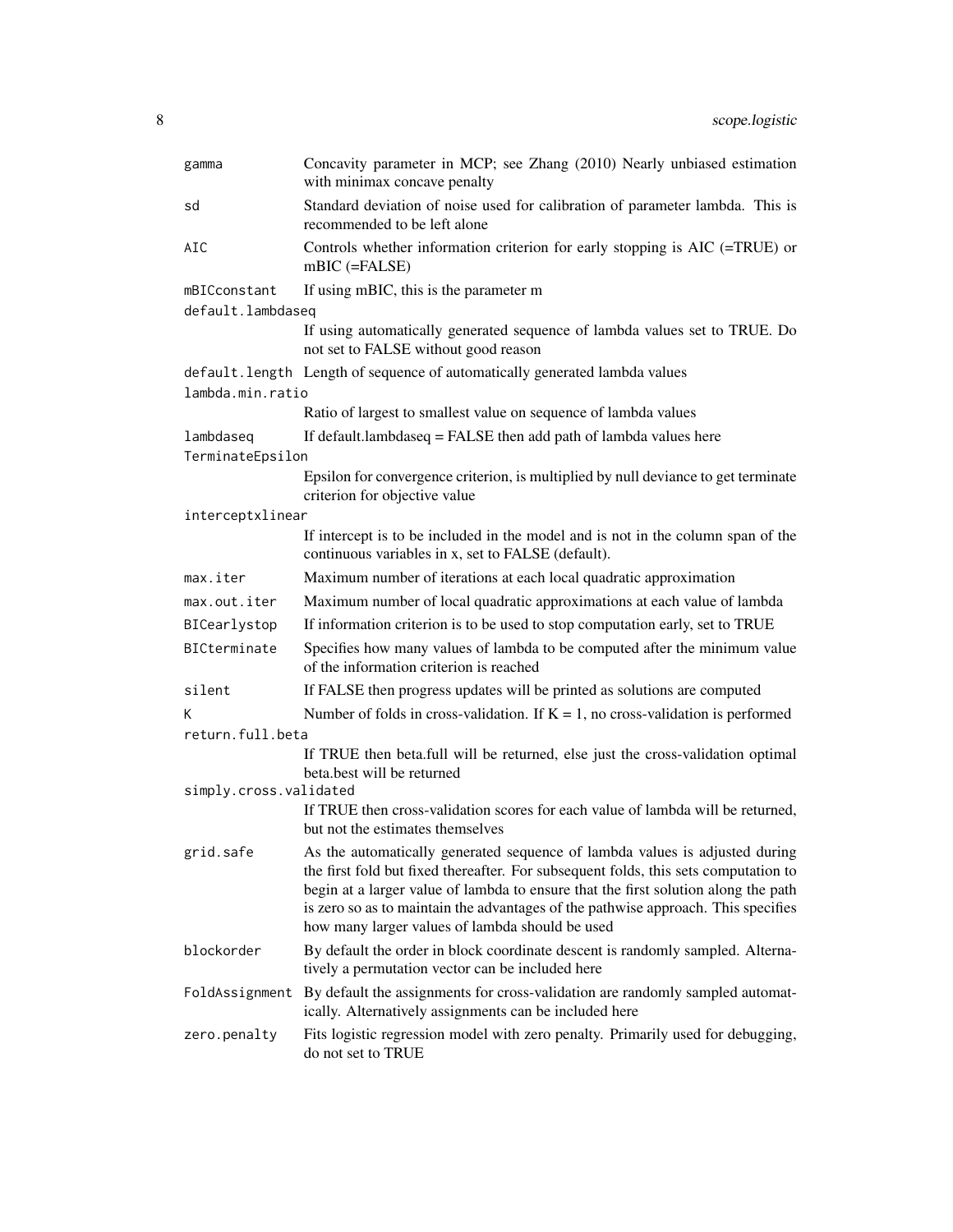#### <span id="page-8-0"></span>Value

A list of objects. Some may not be returned depending on value of arguments K, simply.cross.validated, return.full.beta.

- lambdaseq A matrix of the values of lambda used to compute the solution path. Columns correspond to different points on the path, rows correspond to the categorical variables. Lambda is scaled depending on the number of categories present in the data.
- cverrors Provided  $K > 1$  then the cross-validation error for each point on the grid will be returned
- beta.full Contains full solution path. If K > 1 then will only be returned if simply.cross.validated  $=$  FALSE and return.full.beta  $=$  TRUE. First object  $[[1]]$  is coefficients of continuous variables, [[ 2 ]] is a list of coefficients for categorical variables
- beta.best Contains solution at CV-optimal point. Requires  $K > 1$  to be returned. This must not be NULL in order to use predict.scope. First object  $[1 \ 1]$  is coefficients of continuous variables, [[ 2 ]] is a list of coefficients for categorical variables
- fold.assign Contains fold assignments for cross-validation

#### References

Stokell BG, Shah RD, Tibshirani RJ (2020). "Modelling High-Dimensional Categorical Data Using Nonconvex Fusion Penalties." 2002.12606.

#### Examples

```
## Not run:
x = UniformDesignMatrix(200, 5, 5)
y = (as.integer(x[, 1]) < 3) + rnorm(200)y = as.integer(y > 0.8)scope\_mod = scope.logistic(x, y)x_new = UniformDesignMatrix(10, 5, 5)
predict(scope_mod, x_new)
```
## End(Not run)

UniformDesignMatrix *Create a design matrix of categorical variables.*

#### **Description**

Function for use in simulations, creating design matrix of categorical variables where each column is uniformly randomly distributed and independent.

#### Usage

```
UniformDesignMatrix(n, p, c)
```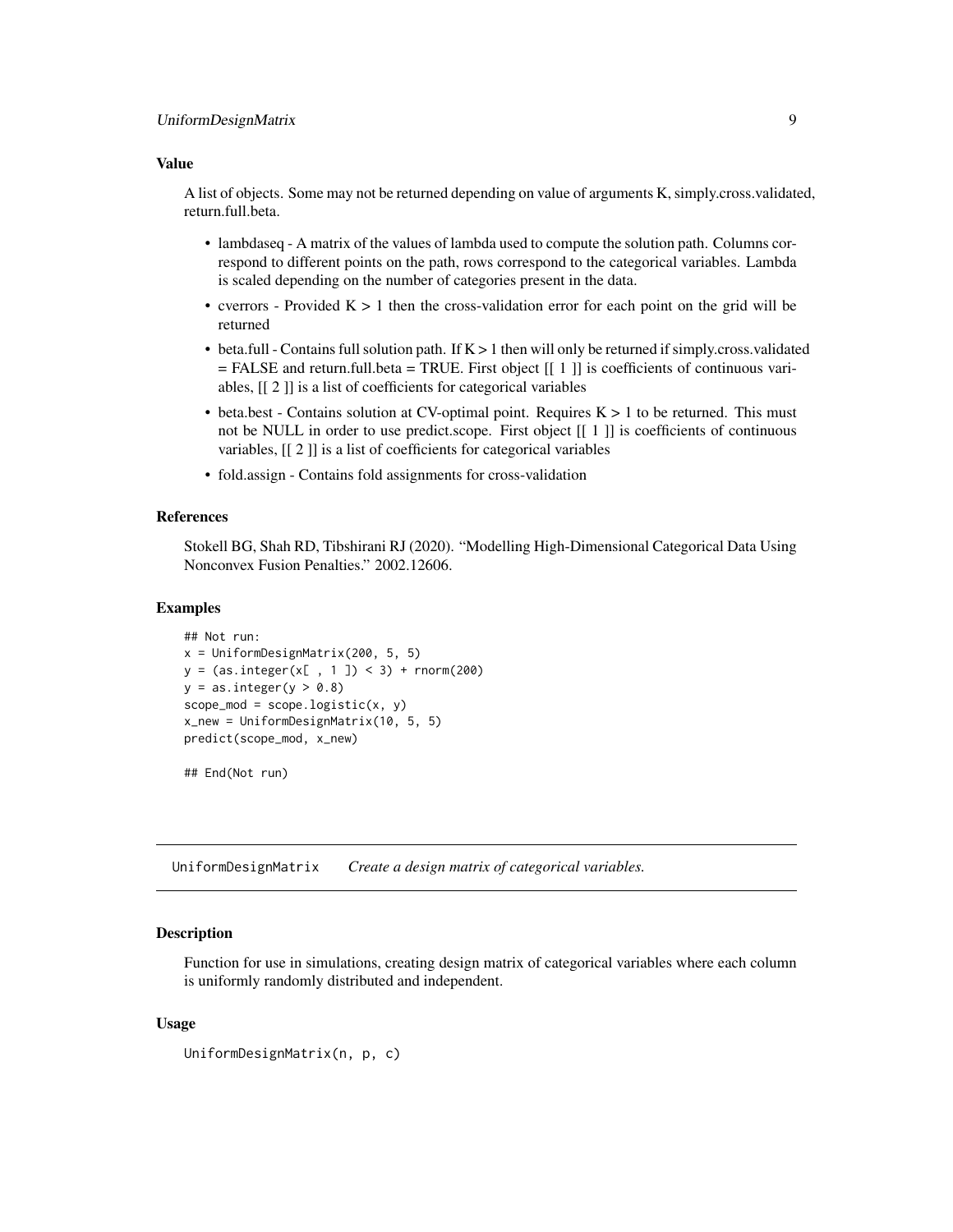#### Arguments

| n,  | Number of observations                    |
|-----|-------------------------------------------|
| D   | Number of variables                       |
| - C | Number of categories within each variable |

#### Value

A data frame of categorical (factor) variables.

### Examples

x = UniformDesignMatrix(100, 10, 8)